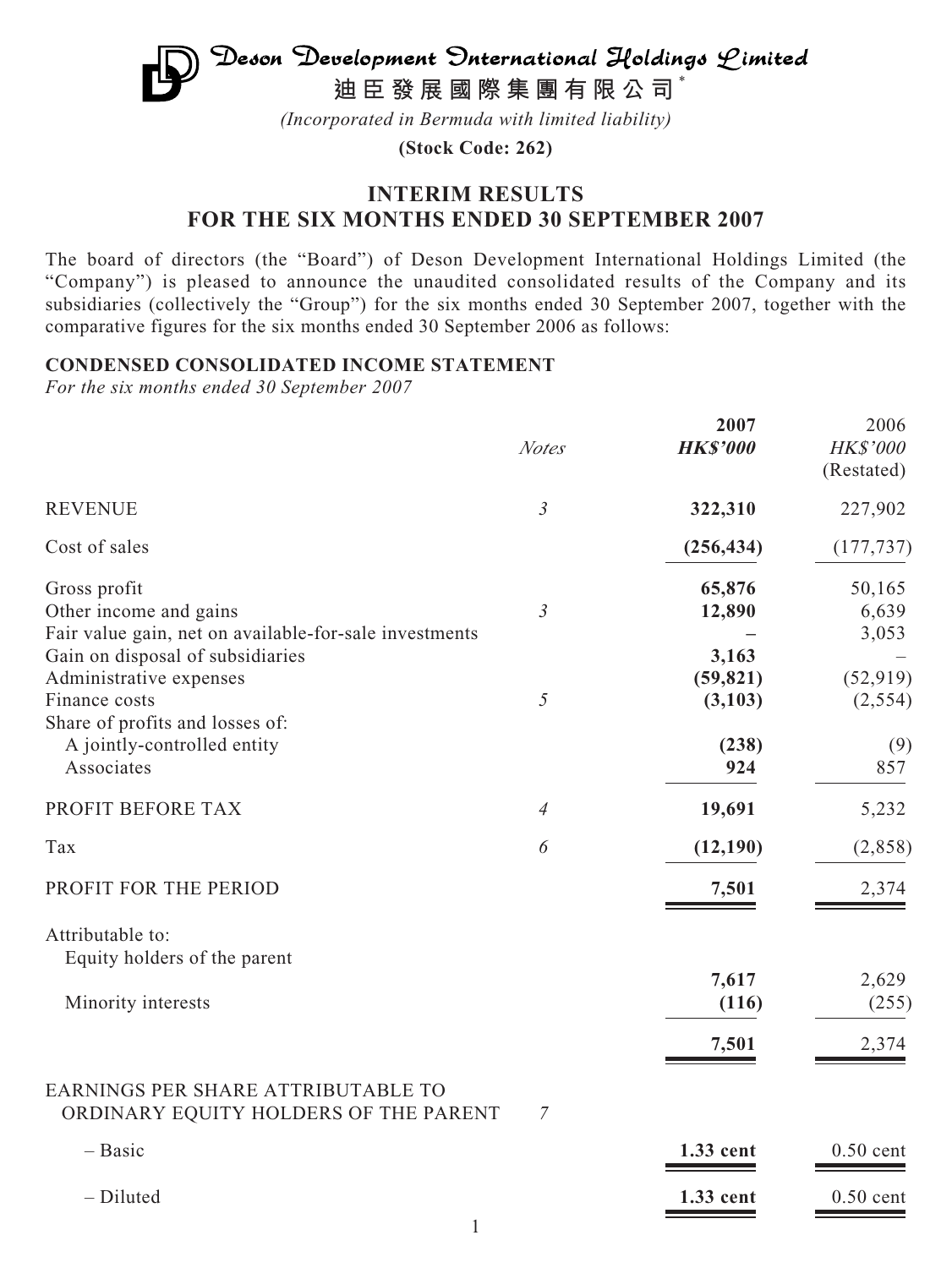# **CONDENSED CONSOLIDATED BALANCE SHEET**

*30 September 2007*

|                                             | <b>30 September</b> |                 | 31 March |
|---------------------------------------------|---------------------|-----------------|----------|
|                                             |                     | 2007            | 2007     |
|                                             | <b>Notes</b>        | <b>HK\$'000</b> | HK\$'000 |
| NON-CURRENT ASSETS                          |                     |                 |          |
| Property, plant and equipment               |                     | 92,852          | 105,309  |
| Investment properties                       | $\delta$            | 87,718          | 80,106   |
| Prepaid land lease payments                 |                     | 12,887          | 13,012   |
| Interest in a jointly-controlled entity     |                     | 12,897          | 11,409   |
| Interests in associates                     |                     | 8,929           | 7,900    |
| Amounts due from investees                  |                     | 6,240           | 17,721   |
| Deferred tax assets                         |                     | 262             | 262      |
| Total non-current assets                    |                     | 221,785         | 235,719  |
| <b>CURRENT ASSETS</b>                       |                     |                 |          |
| Amounts due from associates                 |                     | 23,024          | 24,563   |
| Amounts due from minority shareholders      |                     |                 |          |
| Properties held for sale                    | 9                   | 375,919         | 395,379  |
| Gross amount due from contract customers    |                     | 25,872          | 12,283   |
| Inventories                                 |                     | 1,251           | 8,537    |
| Accounts receivable                         | 10                  | 67,932          | 68,544   |
| Prepayments, deposits and other receivables |                     | 47,117          | 26,220   |
| Cash and cash equivalents                   |                     | 72,305          | 53,159   |
| Pledged time deposits                       |                     | 60,562          | 68,184   |
| Total current assets                        |                     | 673,982         | 656,876  |
| <b>CURRENT LIABILITIES</b>                  |                     |                 |          |
| Gross amount due to contract customers      |                     | 67,064          | 29,104   |
| Accounts payable                            | 11                  | 22,515          | 38,670   |
| Other payables and accruals                 |                     | 129,999         | 175,060  |
| Amounts due to associates                   |                     | 643             | 534      |
| Amounts due to minority shareholders        |                     | 13,360          | 11,824   |
| Amounts due to a director                   |                     | 17,390          |          |
| Tax payable                                 |                     | 28,595          | 22,334   |
| Interest-bearing bank and other borrowings  |                     | 89,022          | 87,560   |
| Total current liabilities                   |                     | 368,588         | 365,086  |
| NET CURRENT ASSETS                          |                     | 305,394         | 291,790  |
| TOTAL ASSETS LESS CURRENT LIABILITIES       |                     | 527,179         | 527,509  |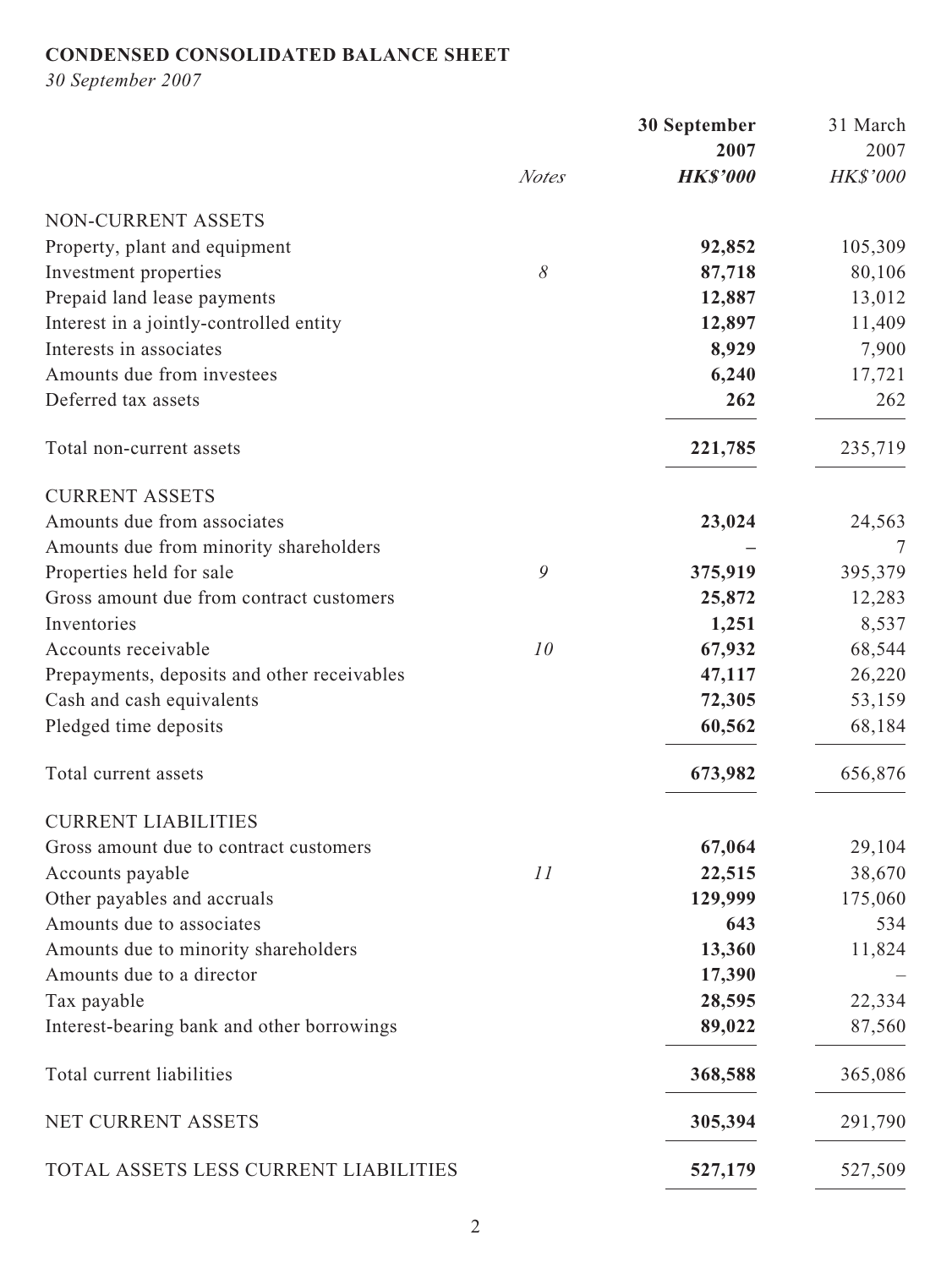|                                                     | 30 September    | 31 March |
|-----------------------------------------------------|-----------------|----------|
|                                                     | 2007            | 2007     |
|                                                     | <b>HK\$'000</b> | HK\$'000 |
| NON-CURRENT LIABILITIES                             |                 |          |
| Convertible notes                                   | 15,061          | 14,856   |
| Interest-bearing bank and other borrowings          | 71,760          | 84,162   |
| Deferred tax liabilities                            | 11,750          | 11,749   |
| Total non-current liabilities                       | 98,571          | 110,767  |
| Net assets                                          | 428,608         | 416,742  |
| <b>EQUITY</b>                                       |                 |          |
| Equity attributable to equity holders of the parent |                 |          |
| Issued capital                                      | 57,268          | 57,268   |
| Reserves                                            | 368,077         | 356,303  |
| Equity component of convertible notes               | 1,259           | 1,259    |
|                                                     | 426,604         | 414,830  |
| <b>Minority interests</b>                           | 2,004           | 1,912    |
| Total equity                                        | 428,608         | 416,742  |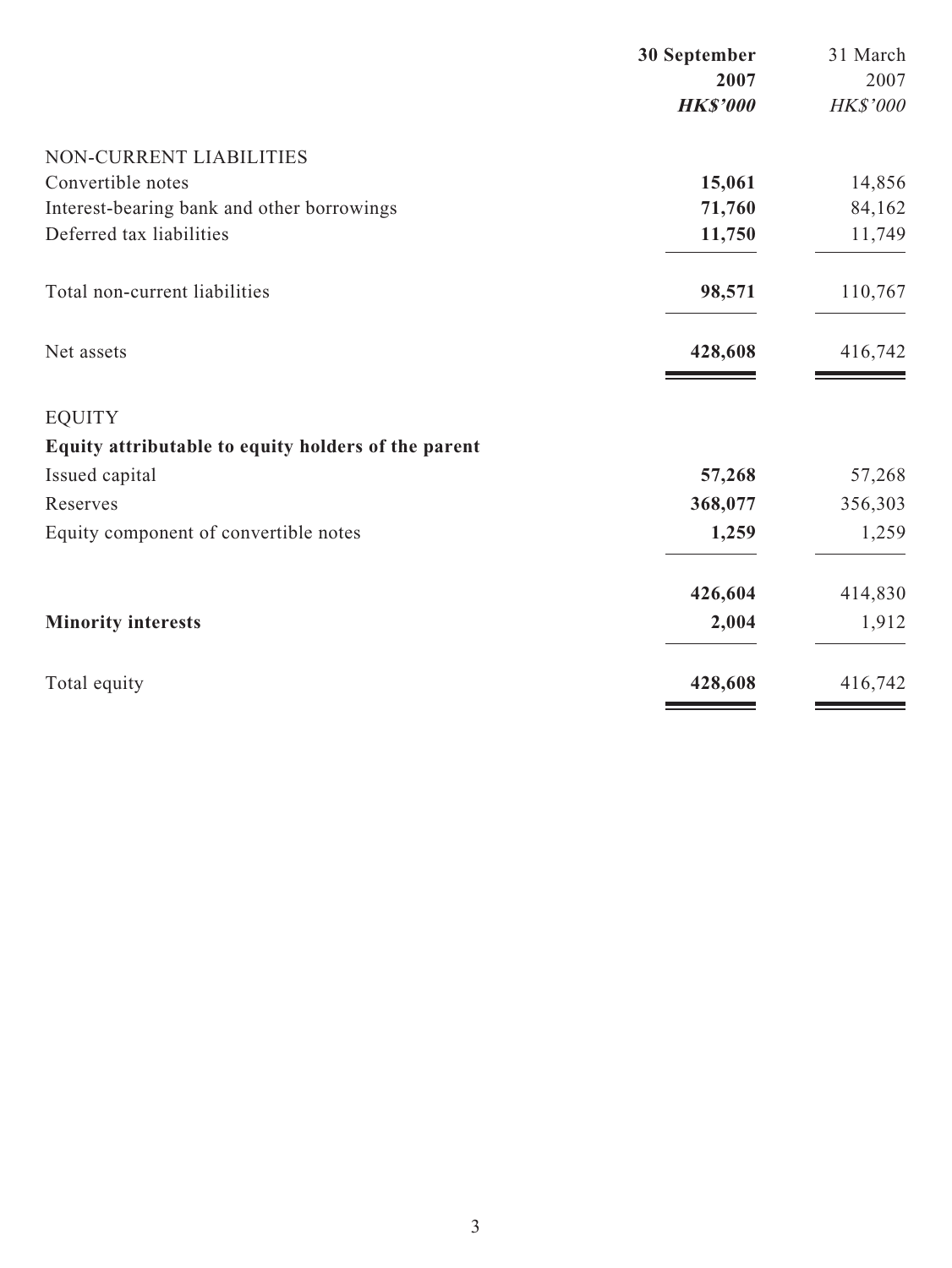### **NOTES TO CONDENSED CONSOLIDATED FINANCIAL STATEMENTS**

#### **1. BASIS OF PREPARATION**

These unaudited condensed financial statements have been prepared in accordance with the applicable disclosure requirements of Appendix 16 of the Rules Governing the Listing of Securities (the "Listing Rules") of The Stock Exchange of Hong Kong Limited (the "Stock Exchange") and with Hong Kong Accounting Standard ("HKAS") 34 "Interim Financial Reporting" issued by the Hong Kong Institute of Certified Public Accountants. They have been prepared under the historical cost convention, except for leasehold buildings and available-for-sale investments, which have been measured at fair value. These unaudited condensed financial statements should be read in conjunction with the annual accounts for the year ended 31 March 2007.

The accounting policies adopted are consistent with those followed in the preparation of the Group's annual audited financial statements for the year ended 31 March 2007, except in relation to the following new standards, amendments to standards and interpretations which are relevant to the Group and are adopted for the first time for the current period's financial statements:

| HKAS 1 (Amendment)  | Presentation of Financial Statements: Capital Disclosures |
|---------------------|-----------------------------------------------------------|
| HKFRS 7             | Financial Instruments: Disclosures                        |
| $HK(IFRIC)$ -Int 8  | Scope of HKFRS 2                                          |
| $HK(IFRIC)$ -Int 9  | Reassessment of Embedded Derivatives                      |
| $HK(IFRIC)$ -Int 10 | Interim Financial Reporting and Impairment                |

The adoption of these new standards, amendments to standards and interpretations has no significant impact on the Group's interim results and financial position.

The following new standard, amendment to standard and interpretation, which are relevant to the group, have been issued but are not effective for the year ending 31 March 2008 and have not been early adopted by the Group:

| HKFRS 8             | <b>Operating Segments</b>                       |
|---------------------|-------------------------------------------------|
| HKAS 23 (Revised)   | <b>Borrowing Costs</b>                          |
| $HK(IFRIC)$ -Int 11 | HKFRS 2 – Group and Treasury Share Transactions |

The adoption of these new standards or interpretation will have no material impact on the accounts of the Group and will not result in substantial changes to the Group's accounting policies.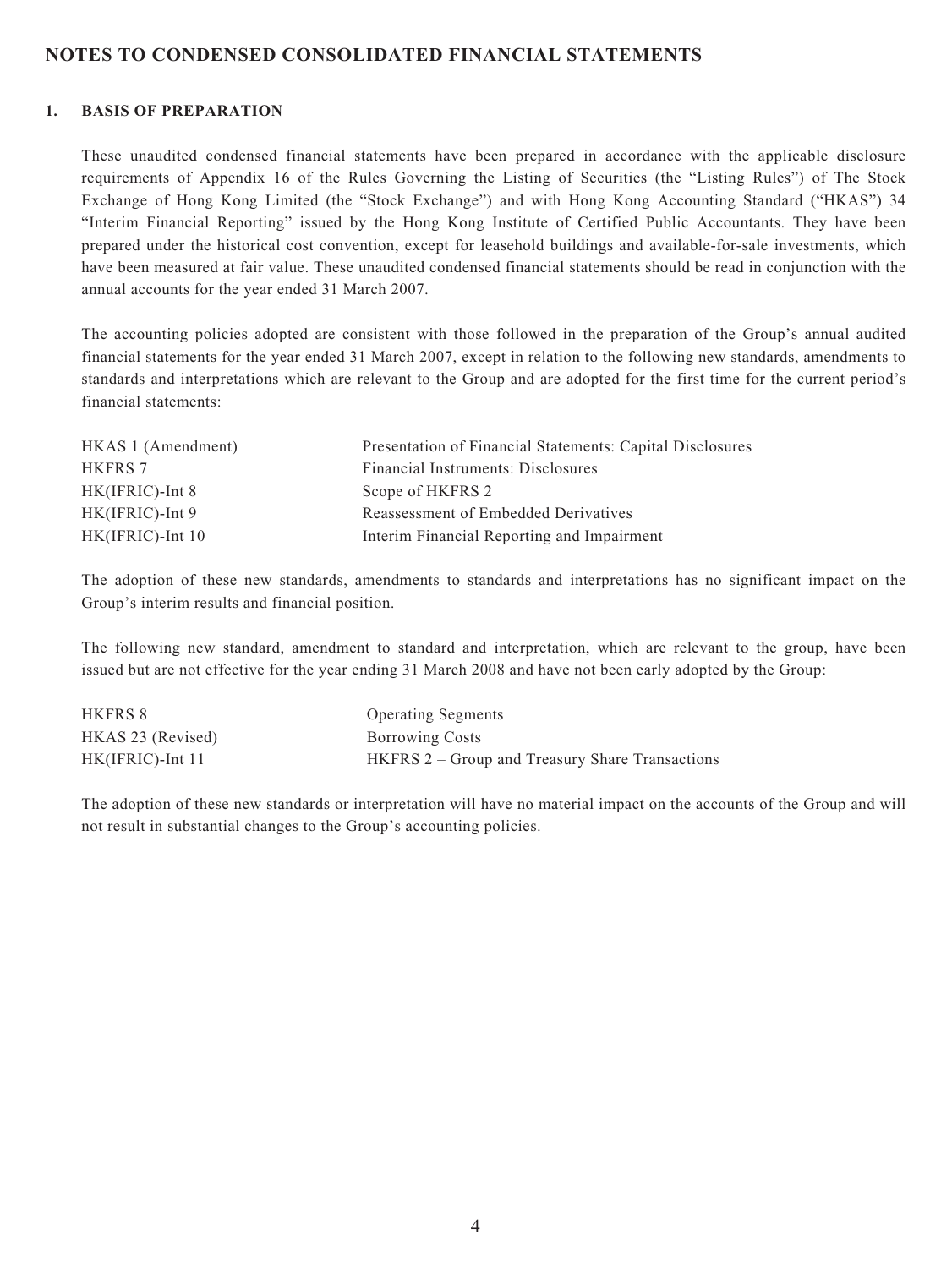#### **2. SEGMENT INFORMATION**

Segment information is presented by way of two segment formats: (i) on a primary segment reporting basis, by business segment; and (ii) on a secondary segment reporting basis, by geographical segment.

#### **(a) Business segments**

The following tables present revenue and profit/(losses) information for the Group's business segments for the six months ended 30 September 2007 and 2006.

|                                    | For the six months ended 30 September |                              |                 |                     |                  |                       |                 |            |
|------------------------------------|---------------------------------------|------------------------------|-----------------|---------------------|------------------|-----------------------|-----------------|------------|
|                                    |                                       |                              |                 | <b>Property</b>     |                  | <b>Fitness centre</b> |                 |            |
|                                    |                                       |                              |                 | development and     |                  | operation and         |                 |            |
|                                    |                                       | <b>Construction business</b> |                 | investment business | related business |                       | Consolidated    |            |
|                                    | 2007                                  | 2006                         | 2007            | 2006                | 2007             | 2006                  | 2007            | 2006       |
|                                    | <b>HK\$'000</b>                       | HK\$'000                     | <b>HK\$'000</b> | HK\$'000            | <b>HK\$'000</b>  | $H K\$'000$           | <b>HK\$'000</b> | HK\$'000   |
|                                    |                                       |                              |                 |                     |                  |                       |                 | (Restated) |
| Segment revenue:                   |                                       |                              |                 |                     |                  |                       |                 |            |
| Sales to external customers        | 189,926                               | 121,539                      | 98,945          | 73,514              | 33,439           | 32,849                | 322,310         | 227,902    |
| Other income and gains             | 897                                   | 2,701                        | 1,851           | 2,229               | 1,404            | 87                    | 4,152           | 5,017      |
| Total                              | 190,823                               | 124,240                      | 100,796         | 75,743              | 34,843           | 32,936                | 326,462         | 232,919    |
| Segment results                    | (3,572)                               | (5,664)                      | 27,367          | 18,272              | (10, 778)        | (7, 470)              | 13,017          | 5,138      |
| Interest income and dividend       |                                       |                              |                 |                     |                  |                       |                 |            |
| income                             |                                       |                              |                 |                     |                  |                       | 8,738           | 1,622      |
| Fair value gain, net on available- |                                       |                              |                 |                     |                  |                       |                 |            |
| for-sale investments               |                                       |                              |                 |                     |                  |                       |                 | 3,053      |
| Gain on disposal of subsidiaries   |                                       |                              |                 |                     |                  |                       | 3,163           |            |
| Unallocated expenses               |                                       |                              |                 |                     |                  |                       | (2, 805)        | (2,773)    |
| Impairment of goodwill             |                                       | (51)                         | (5)             | (51)                |                  |                       | (5)             | (102)      |
| Finance costs                      |                                       |                              |                 |                     |                  |                       | (3,103)         | (2, 554)   |
| Share of profits and losses of:    |                                       |                              |                 |                     |                  |                       |                 |            |
| A jointly-controlled entity        | (238)                                 | (9)                          |                 |                     |                  |                       | (238)           | (9)        |
| Associates                         | 924                                   | 857                          |                 |                     |                  |                       | 924             | 857        |
| Profit before tax                  |                                       |                              |                 |                     |                  |                       | 19,691          | 5,232      |
| Tax                                |                                       |                              |                 |                     |                  |                       | (12, 190)       | (2,858)    |
| Profit for the period              |                                       |                              |                 |                     |                  |                       | 7,501           | 2,374      |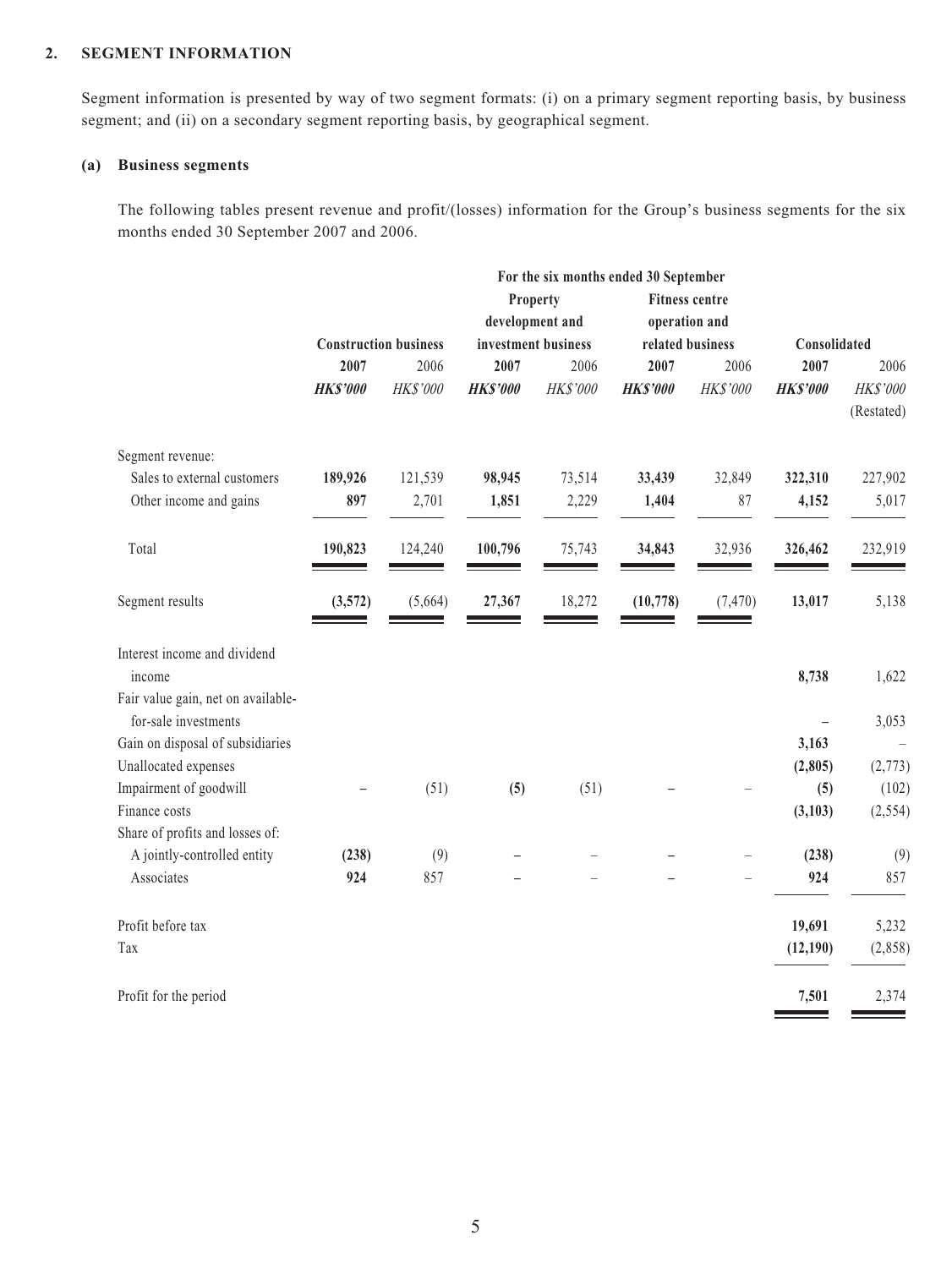|                                                     |                 |                              | For the six months ended 30 September |                                    |                |                                        |                |          |
|-----------------------------------------------------|-----------------|------------------------------|---------------------------------------|------------------------------------|----------------|----------------------------------------|----------------|----------|
|                                                     |                 |                              |                                       | <b>Property</b><br>development and |                | <b>Fitness centre</b><br>operation and |                |          |
|                                                     |                 | <b>Construction business</b> |                                       | investment business                |                | related business                       | Consolidated   |          |
|                                                     | 2007            | 2006                         | 2007                                  | 2006                               | 2007           | 2006                                   | 2007           | 2006     |
|                                                     | <b>HK\$'000</b> | <b>HK\$'000</b>              | <b>HKS'000</b>                        | <b>HK\$'000</b>                    | <b>HKS'000</b> | <b>HK\$'000</b>                        | <b>HKS'000</b> | HK\$'000 |
| Other segment information:                          |                 |                              |                                       |                                    |                |                                        |                |          |
| Depreciation                                        | 1,005           | 807                          | 232                                   | 179                                | 2,668          | 1,619                                  | 3,905          | 2,605    |
| Recognition of prepaid                              |                 |                              |                                       |                                    |                |                                        |                |          |
| land lease payments                                 | 126             | 126                          |                                       |                                    |                |                                        | 126            | 126      |
| Loss on disposal of items<br>of property, plant and |                 |                              |                                       |                                    |                |                                        |                |          |
| equipment                                           | $\overline{2}$  |                              |                                       |                                    | 77             | 123                                    | 79             | 123      |
| Impairment/(reversal of                             |                 |                              |                                       |                                    |                |                                        |                |          |
| impairment) of                                      |                 |                              |                                       |                                    |                |                                        |                |          |
| accounts receivable                                 |                 | (490)                        | 145                                   | (606)                              | 222            |                                        | 367            | (1,096)  |
| Impairment/(reversal of<br>impairment) of           |                 |                              |                                       |                                    |                |                                        |                |          |
| other receivables                                   | (518)           | 5                            | 1,061                                 |                                    |                |                                        | 543            | 5        |

# **(b) Geographical segments**

The following table presents revenue for the Group's geographical segments for the six months ended 30 September 2007 and 2006.

|                             | For the six months ended 30 September |                                           |                |                 |                |                 |
|-----------------------------|---------------------------------------|-------------------------------------------|----------------|-----------------|----------------|-----------------|
|                             |                                       | <b>Mainland China</b><br><b>Hong Kong</b> |                |                 | Consolidated   |                 |
|                             | 2007                                  | 2006                                      | 2007           | 2006            | 2007           | 2006            |
|                             | <b>HKS'000</b>                        | <i>HK\$'000</i>                           | <b>HKS'000</b> | <b>HK\$'000</b> | <b>HKS'000</b> | <b>HK\$'000</b> |
| Segment revenue:            |                                       |                                           |                |                 |                |                 |
| Sales to external customers | 113,731                               | 96.301                                    | 208,579        | 131.601         | 322,310        | 227,902         |
|                             |                                       |                                           |                |                 |                |                 |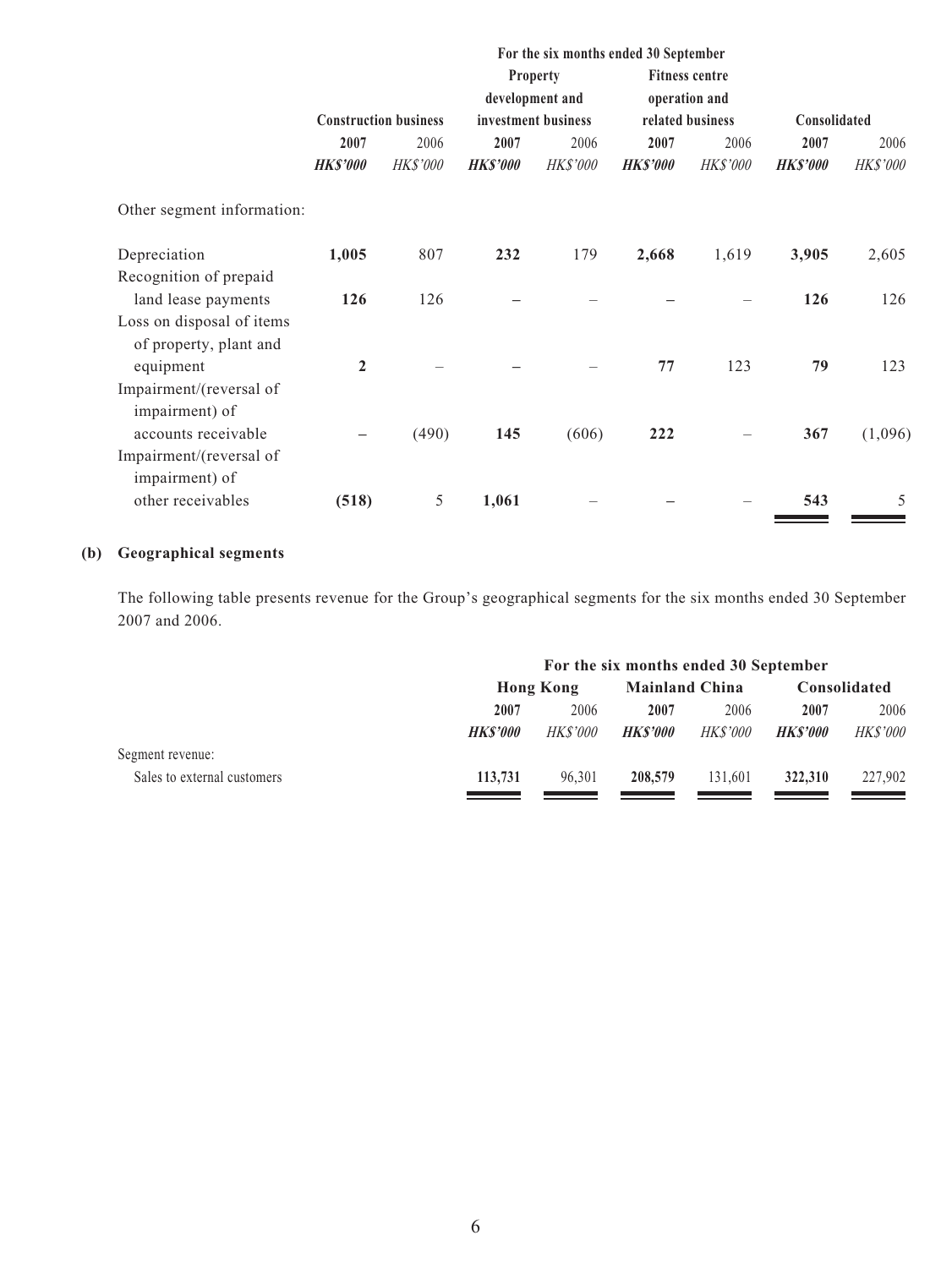#### **3. REVENUE, OTHER INCOME AND GAINS**

Revenue, which is also the Group's turnover, represents the aggregate of gross revenue earned from construction works and the net amount of maintenance works invoiced, property development and investment business, and fitness centre operations and related business.

An analysis of revenue, other income and gains is as follows:

|                                                           | 2007            | 2006     |
|-----------------------------------------------------------|-----------------|----------|
|                                                           | <b>HK\$'000</b> | HK\$'000 |
| Revenue                                                   |                 |          |
| Income from construction contracting and related business | 189,926         | 121,539  |
| Income from property development and investment business  | 98,945          | 73,514   |
| Income from fitness centre operation and related business | 33,439          | 32,849   |
|                                                           | 322,310         | 227,902  |
| Other income and gains                                    |                 |          |
| Bank interest income                                      | 1,434           | 984      |
| Other interest income                                     | 494             | 492      |
| Gross rental income                                       | 1,380           | 1,024    |
| Dividend income from available-for-sale investments       | 6,810           | 146      |
| Reversal of impairment of accounts receivable             |                 | 1,096    |
| Others                                                    | 2,772           | 2,897    |
|                                                           | 12,890          | 6,639    |
|                                                           |                 |          |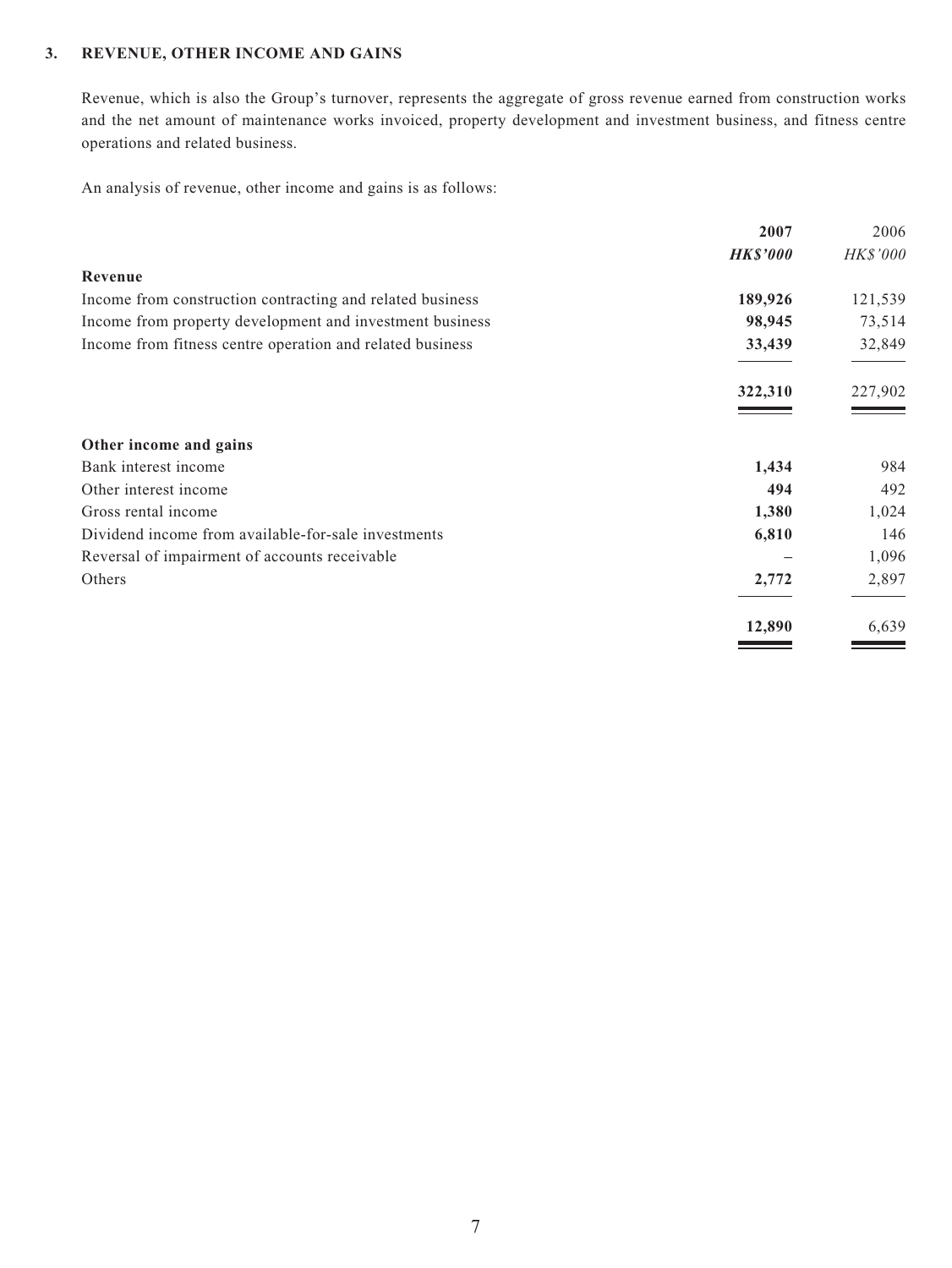### **4. PROFIT BEFORE TAX**

This is arrived at after charging:

|                                                                     | 2007            | 2006     |
|---------------------------------------------------------------------|-----------------|----------|
|                                                                     | <b>HK\$'000</b> | HK\$'000 |
| Cost of construction contracting                                    | 180,001         | 114,091  |
| Cost of properties sold                                             | 66,529          | 51,953   |
| Cost of inventories sold and service provided                       | 9,904           | 11,693   |
| Depreciation                                                        | 3,905           | 2,605    |
| Recognition of prepaid land lease payments                          | 126             | 126      |
| Minimum lease payments under operating leases on land and buildings | 4,998           | 5,318    |
| Loss on disposal of items of property, plant and equipment          | 79              | 123      |
| Impairment of goodwill                                              | 5               | 102      |
| Employee benefits expense (including directors' emoluments):        |                 |          |
| Wages and salaries                                                  | 20,358          | 19,500   |
| Pension scheme contributions                                        | 570             | 539      |
| Directors remuneration:                                             |                 |          |
| Fee                                                                 | 156             | 156      |
| Salaries and allowances                                             | 2,104           | 1,787    |
| Pension scheme contributions                                        | 57              | 50       |
|                                                                     | 2,317           | 1.993    |
|                                                                     |                 |          |

# **5. FINANCE COSTS**

|                                                            | 2007<br><b>HK\$'000</b> | 2006<br><b>HK\$'000</b><br>(Restated) |
|------------------------------------------------------------|-------------------------|---------------------------------------|
| Interest on bank loans, overdrafts and other borrowings    |                         |                                       |
| wholly repayable within five years                         | 6,552                   | 6,766                                 |
| Interest on convertible notes                              | 521                     | 290                                   |
| Total interest                                             | 7,073                   | 7,056                                 |
| Less: Interest capitalised on properties under development | (3,970)                 | (4,502)                               |
|                                                            | 3,103                   | 2,554                                 |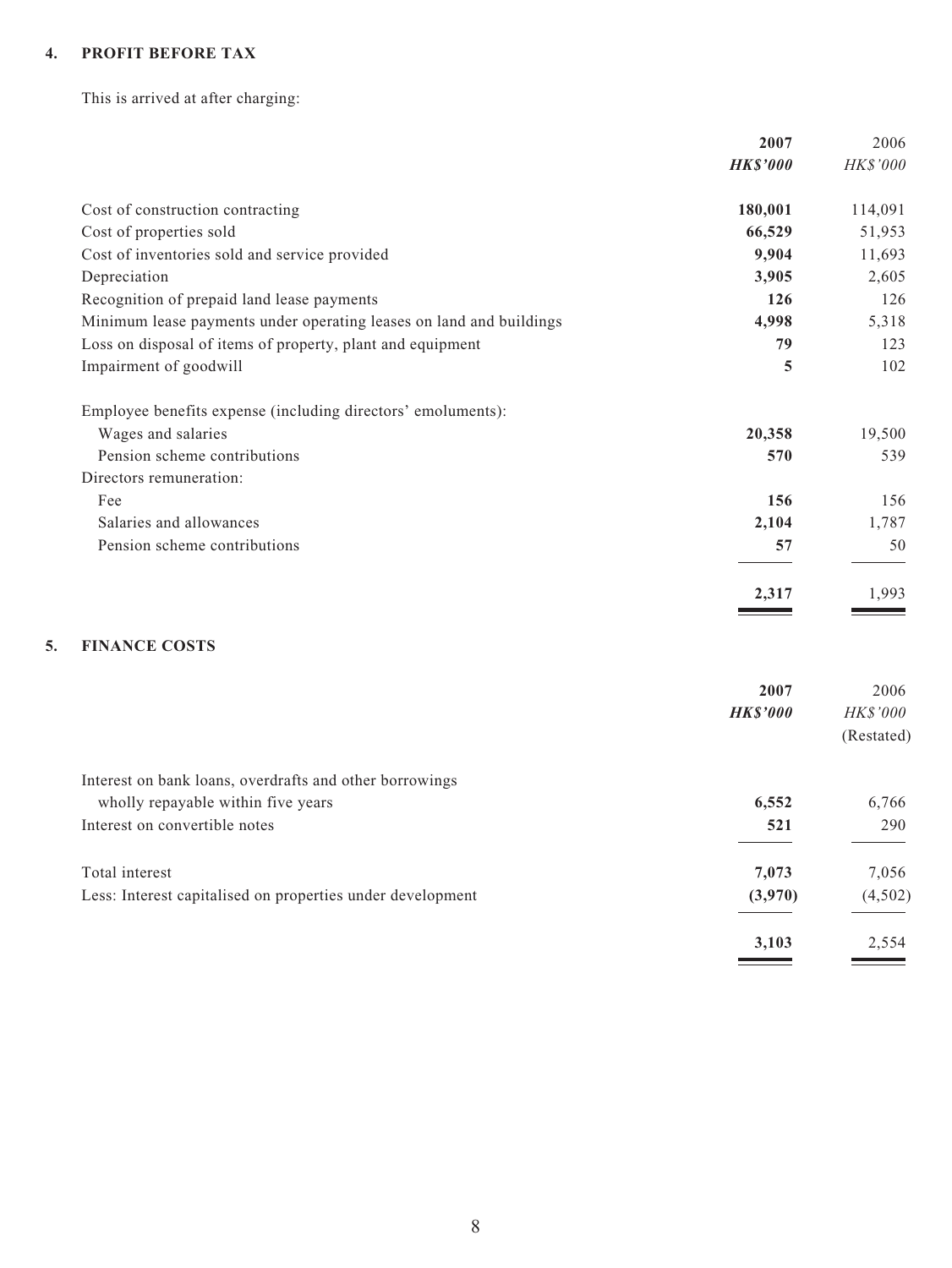#### **6. TAX**

No Hong Kong profits tax has been provided as the Group did not generated any assessable profits arising in Hong Kong during the period (2006: Nil). Taxes on profits assessable elsewhere have been calculated at the rates of tax prevailing in the jurisdictions in which the Group operates, based on existing legislation, interpretations and practices in respect thereof.

Land appreciation tax ("LAT") in Mainland China is levied at progressive rates ranging from 30% to 60% on the appreciation of land value, being the proceeds of sales of properties less deductible expenditures including amortisation of land use rights, borrowing costs and all property development expenditures.

|                                         | 2007            | 2006            |
|-----------------------------------------|-----------------|-----------------|
|                                         | <b>HK\$'000</b> | <b>HK\$'000</b> |
|                                         |                 | (Restated)      |
| Current – Hong Kong                     |                 |                 |
| Under/(over) provision in prior periods | (8)             |                 |
| $Current - Elsewhere$                   |                 |                 |
| Charge for the period                   | 6,736           | 2,195           |
| Underprovision in prior periods         |                 | 83              |
| LAT in Mainland China                   | 5,462           | 579             |
| Total tax charge for the period         | 12,190          | 2,858           |

#### **7. EARNINGS PER SHARE ATTRIBUTABLE TO ORDINARY EQUITY HOLDERS OF THE PARENT**

The calculation of basic earnings per share amounts is based on the profit for the period attributable to ordinary equity holders of the parent, and the weighted average number of ordinary shares in issue during the period, as adjusted to reflect the share placement and exercise of share options during the period ended 30 September 2006.

The calculation of diluted earnings per share amounts is based on the profit for the period attributable to ordinary equity holders of the parent, adjusted to reflect the interest on the convertible notes, where applicable (see below). The weighted average number of ordinary shares used in the calculation is the number of ordinary shares in issue during the period, as used in the basic earnings per share calculation, and the weighted average number of ordinary shares assumed to have been issued at no consideration on the deemed exercise or conversion of all dilutive potential ordinary shares into ordinary shares.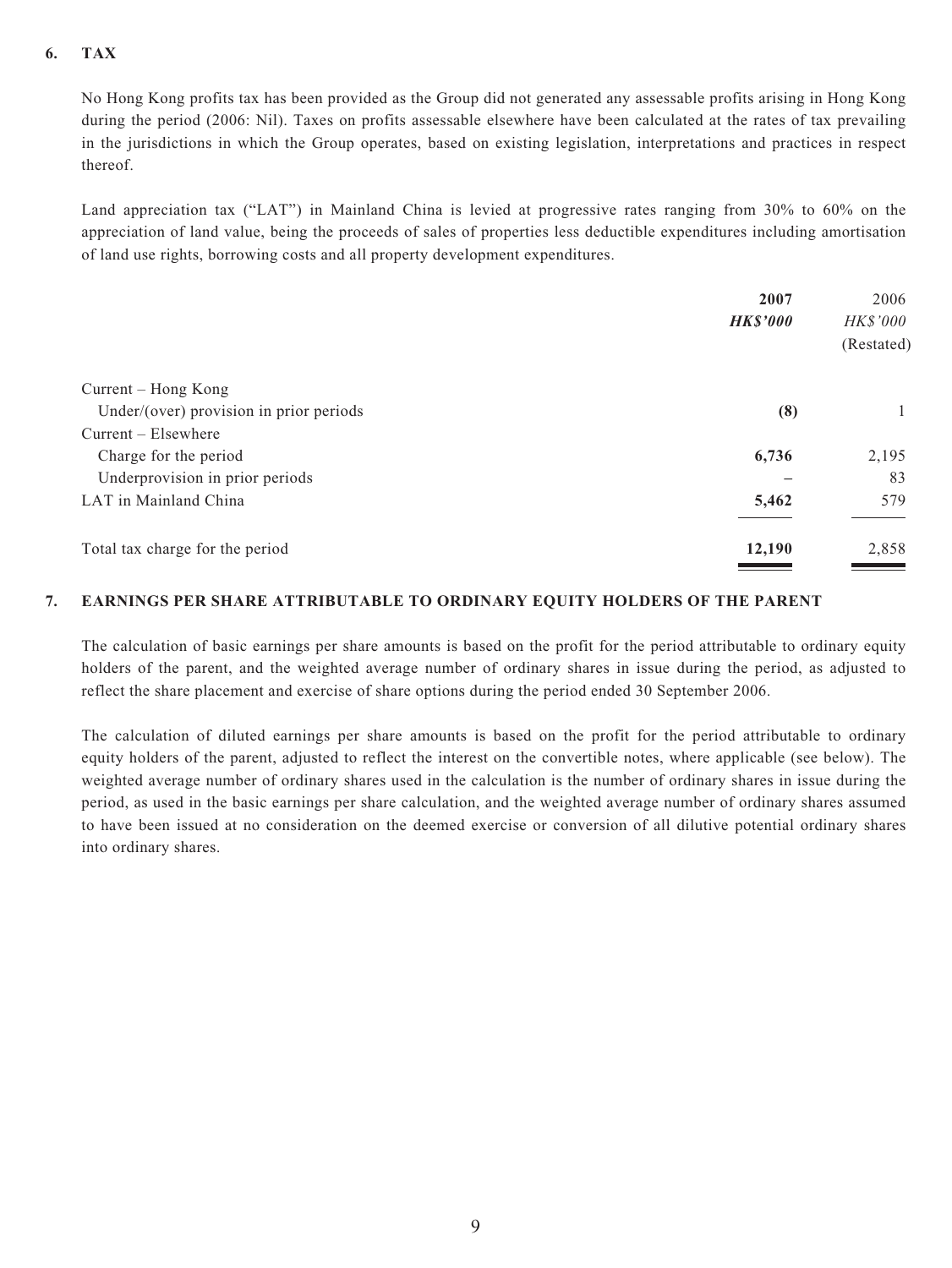|                                                                  | 2007<br><b>HK\$'000</b> | 2006<br>HK\$'000 |
|------------------------------------------------------------------|-------------------------|------------------|
| <b>Earnings</b>                                                  |                         |                  |
| Profit attributable to ordinary equity holders of the parent,    |                         |                  |
| used in the basic earnings per share calculation                 | 7,617                   | 2,629            |
| Interest on convertible notes                                    | 521                     | 290              |
| Profit attributable to ordinary equity holders of the parent     |                         |                  |
| before interest on convertible notes                             | 8,138*                  | 2,919*           |
| <b>Shares</b>                                                    |                         |                  |
| Weighted average number of ordinary shares in issue during the   |                         |                  |
| period used in the basic earnings per share calculation          | 572,683,017             | 520,989,028      |
| Effect of dilution – weighted average number of ordinary shares: |                         |                  |
| Share options **                                                 | 276,923                 | 335,273          |
| Convertible notes                                                | 4,711,538               | 1,930,351        |
|                                                                  | 577,671,478*            | 523,254,652*     |

The calculations of basic and diluted earnings per share are based on:

- \* Because the diluted earnings per share amount is increased when taking convertible notes into account, the convertible notes had an anti-dilutive effect on the basic earnings per share for the period and were ignored in the calculation of diluted earnings per share. Therefore, the diluted earnings per share amount is based on the profit for the period attributable to ordinary equity holders of the parent of HK\$7,617,000 (2006: HK\$2,629,000) and the weighted average of 572,959,940 (2006: 521,324,301) ordinary shares.
- \*\* The share options granted on 23 December 2006 had an anti-dilutive effect on the basic earnings per share and have not been included in the diluted earnings per share calculation for the period ended 30 September 2007.

#### **8. INVESTMENT PROPERTIES**

| 30 September    | 31 March |
|-----------------|----------|
| 2007            | 2007     |
| <b>HK\$'000</b> | HK\$'000 |
| 80,106          |          |
| 7,612           | 52,226   |
|                 | 27,880   |
| 87,718          | 80,106   |
|                 |          |

The investment properties are held under long term leases and are situated in Mainland China.

The Group's investment properties were revalued on 31 March 2007 by B.I. Appraisals Limited, independent professionally qualified valuers, at HK\$80,106,000 on an open market, existing use basis.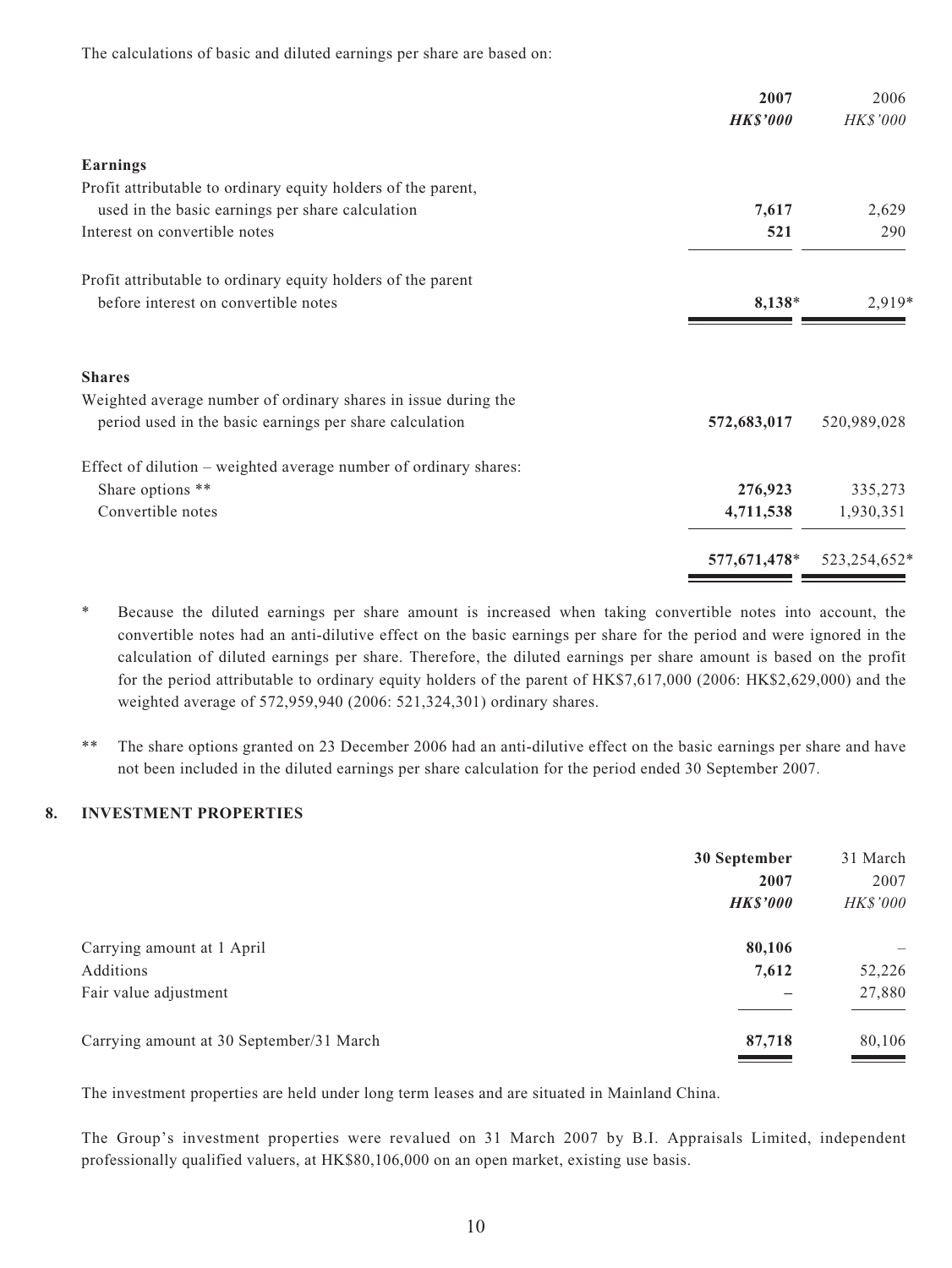|                              | 30 September      | 31 March          |
|------------------------------|-------------------|-------------------|
|                              | 2007              | 2007              |
|                              | <b>HK\$'000</b>   | HK\$'000          |
| Completed properties         | 215,755           | 234,938           |
| Properties under development | 160,164           | 160,441           |
|                              |                   |                   |
|                              | 375,919           | 395,379           |
|                              | <b>STATISTICS</b> | <u> a serie d</u> |

As at 30 September 2007, certain completed properties held for sale are pledged to banks to secure banking facilities granted to the Group.

#### **10. ACCOUNTS RECEIVABLE**

The Group's trading terms with its customers are mainly on credit. The credit period is generally 90 days for the sale of trading goods and 180 days for the sale of completed properties held for sale. For retention receivables in respect of construction work carried out by the Group, the due dates are usually one year after the completion of the construction works. Each customer has a maximum credit limit. The Group seeks to maintain strict control over its outstanding receivables. Overdue balances are reviewed regularly by senior management. In view of the aforementioned and the fact that the Group's accounts receivable relate to a large number of diversified customers, there is no significant concentration of credit risk. Accounts receivable are non-interest-bearing.

An aged analysis of accounts receivable as at the balance sheet date, based on the invoice date and net of provision is as follows:

|                             | 30 September    | 31 March |
|-----------------------------|-----------------|----------|
|                             | 2007            | 2007     |
|                             | <b>HK\$'000</b> | HK\$'000 |
| Current to 90 days          | 38,629          | 43,844   |
| 91 to 180 days              | 10,144          | 3,803    |
| 181 to 360 days             | 3,847           | 2,975    |
| Over 360 days               | 11,193          | 13,813   |
|                             | 63,813          | 64,435   |
| Retention money receivables | 4,119           | 4,109    |
| Total                       | 67,932          | 68,544   |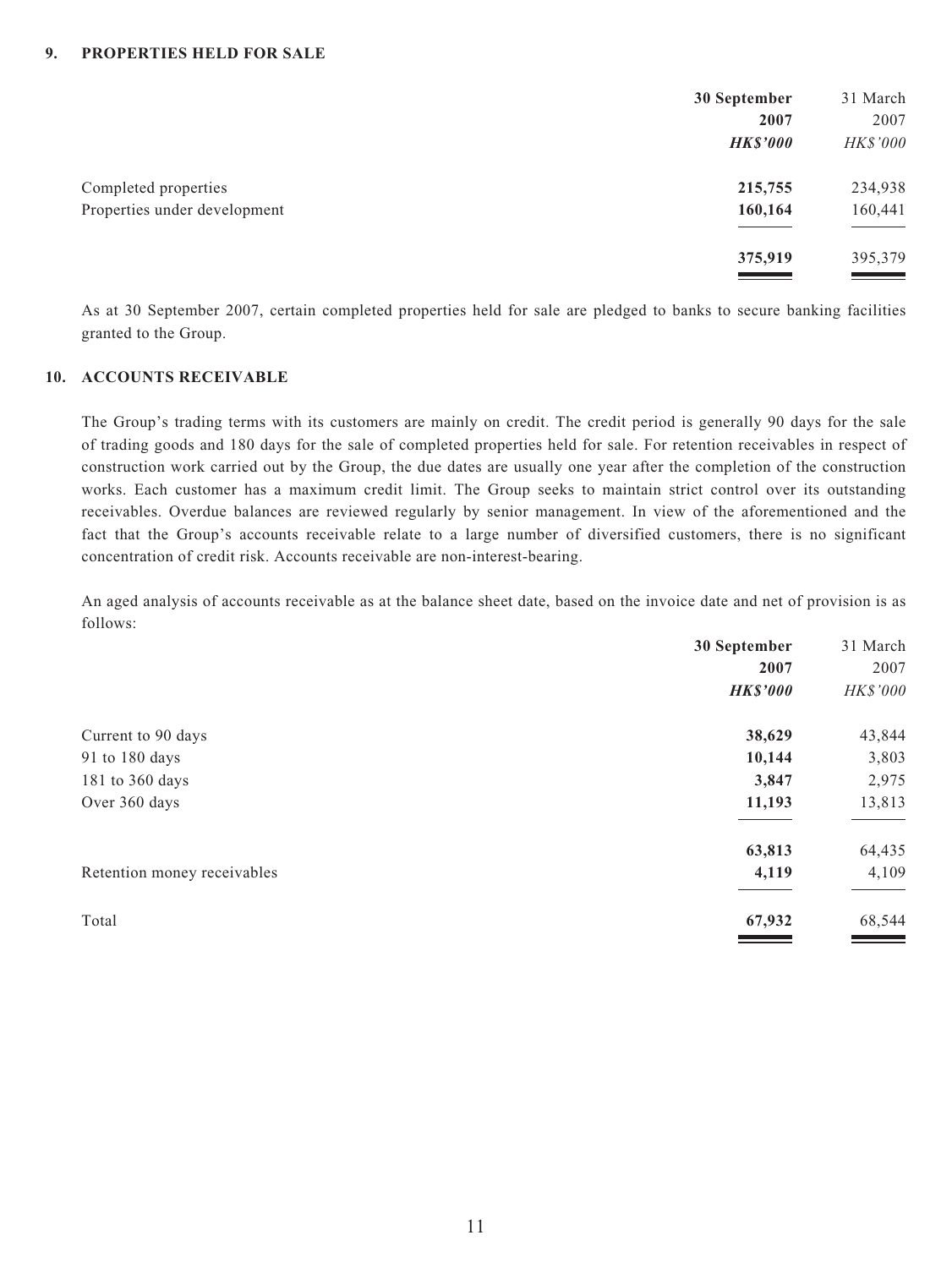#### **11. ACCOUNTS PAYABLE**

An aged analysis of accounts payable as at the balance sheet date, based on the invoice date, is as follows:

|                    | 30 September    | 31 March |
|--------------------|-----------------|----------|
|                    | 2007            | 2007     |
|                    | <b>HK\$'000</b> | HK\$'000 |
| Current to 90 days | 16,966          | 30,103   |
| 91 to 180 days     | 945             | 168      |
| 181 to 360 days    | 48              | 1,436    |
| Over 360 days      | 4,556           | 6,963    |
|                    | 22,515          | 38,670   |

The accounts payable are non-interest-bearing and are normally settled on 30-day terms.

#### **12. POST BALANCE SHEET EVENTS**

On 27 November 2007, Deson Development Limited, an indirectly wholly owned subsidiary of the Company entered into a provisional agreement with Asian Time Investment Limited, for the disposal of 13th and 14th Floor of Max Share Centre situated in Hong Kong at a total consideration of HK\$27,178,800.

As the applicable percentage ratio for the disposal calculated pursuant to Rule 14.07(4) of the Listing Rules exceeds 5% but is less than 25%, the disposal constitutes a discloseable transaction for the Company under Chapter 14 of the Listing Rules.

# **DIVIDENDS**

The Directors do not recommend the payment of an interim dividend in respect of the six months ended 30 September 2007 (2006: Nil).

# **BUSINESS REVIEW**

The Group's turnover for the period was HK\$322,310,000 which represented an increase of 41% as compared with last period. The net profit attributable to equity holders of the Company amounted to approximately HK\$7,617,000 representing an increase of 190% as compared with last period. Earning per share is approximately HK1.33 cent.

The Group's major business segment during the period comprises (i) construction, as a main contractor, as well as the provision of contracting intelligent building engineering, and electrical and mechanical ("E&M") services; (ii) property development and investment; and (iii) the operation of fitness club and trading of fitness equipment business.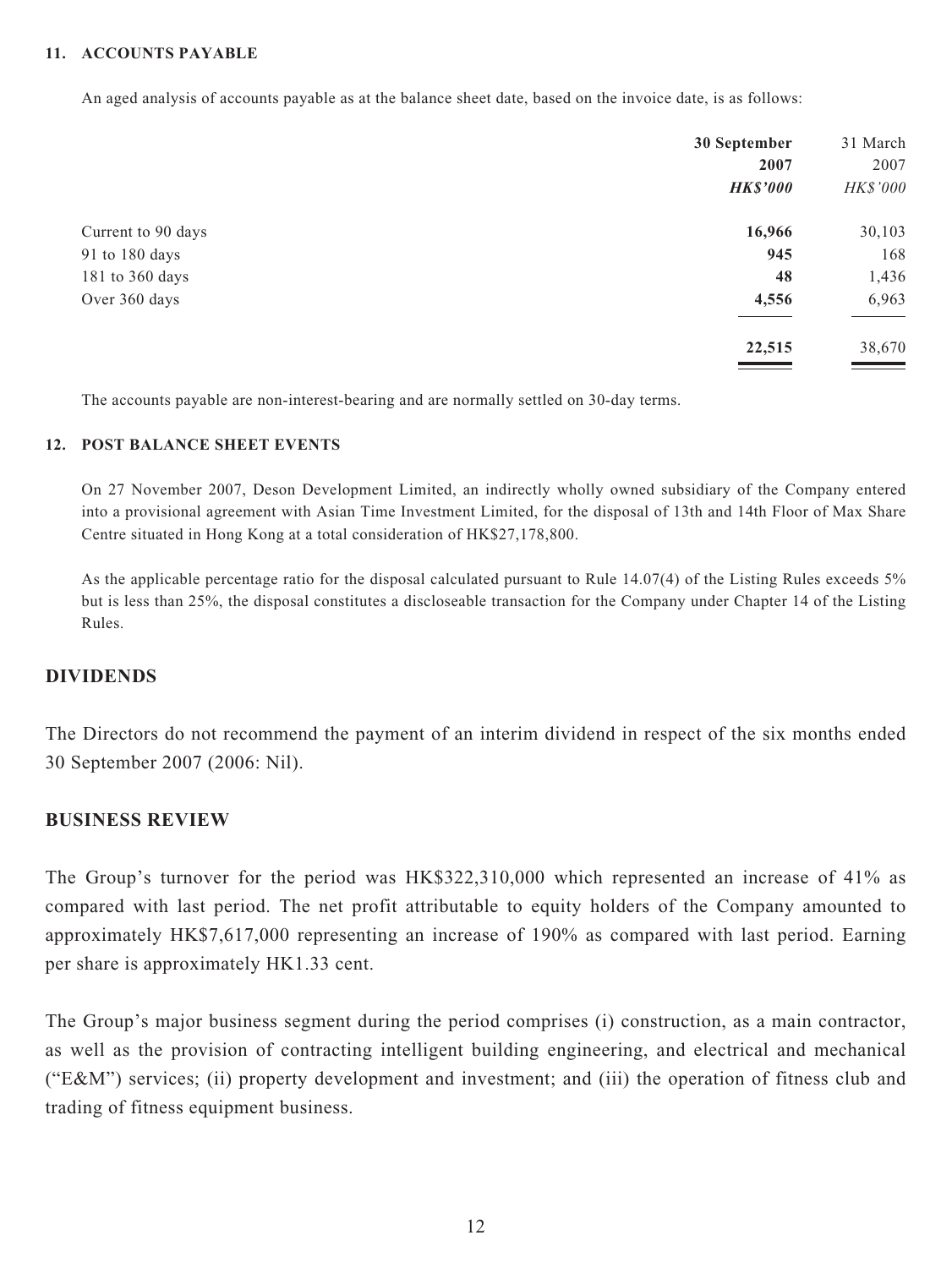During the period, the Group completed projects such as the main contractor for construction of four residential houses at 10 Pollock's Path (formerly Sky Height), the Peak, Hong Kong and fitting out works for Club Monaco at New World Tower, Hong Kong.

More to note, during the period, the Group sold certain units in Phase I and Phase III of Asian Villas City Square, Haikou, Hainan Province, and certain apartments and villas in Parkview Garden, Shanghai, which contributed a meaningful turnover and profit to the Group. The Group is also benefit from the increase trend of property market price in PRC. The enthusiastic sales response together with the upward property price trend were demonstrated by the 50% increase in the segment results as compared to last period.

On 25 September 2007, the Group entered into a sales and purchase agreement with Ideal Choice Holdings Limited, a company wholly owned by Mr. Tjia Boen Sien, the Managing Director and Deputy Chairman and a substantial shareholder of the Company, in relation to the disposal of 100% interest in Fitness Concept Limited and the related shareholder's loan, at a total consideration of HK\$6,000,000. Fitness Concept Limited and its' subsidiaries are principally engaged in the operation of fitness club and trading of fitness equipment business. Upon the completion of the disposal on 30 September 2007, the only business of the Group in relation to the operation of fitness club and trading of fitness equipment business is that of 美格菲(成都)康體有限公司, which is an indirectly wholly owned subsidiary of the Company and engaged in the operation of fitness club business in Chengdu, PRC. For the six months ended 30 September 2007, the fitness club and related business generated turnover in the amount of HK\$33 million to the Group.

### **FINANCIAL REVIEW**

#### **Turnover**

During the six months' ended 30 September 2007, the Group's turnover amounted to HK\$322 million, increased by 41% as compared to the same period last year, the impetus behind such growth can largely be traced to certain new and substantial projects under the construction and contracting segment, such as main contractor for redevelopment of Good Hope School at Ngau Chi Wan, Hong Kong with a contract value of HK\$169 million and decoration work for a hotel at Beijing, PRC have commenced and generated meaningful turnover to the Group. Turnover generated from construction contracting business, property development and investment business and fitness club business amounted to approximately HK\$190 million, HK\$99 million and HK\$33 million respectively, which represent increase by 56%, 35% and 2% respectively as compared to the last period.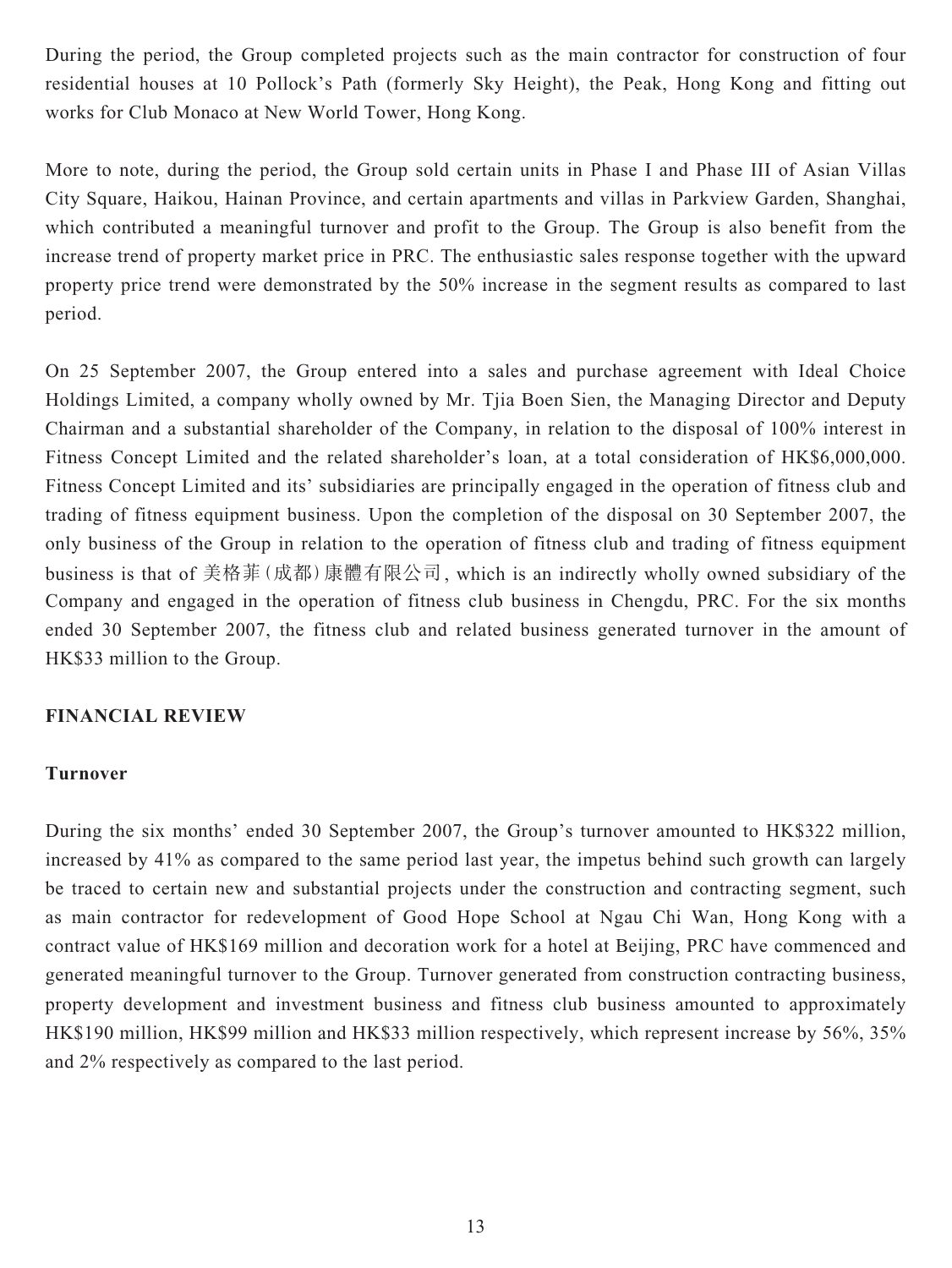# **Gross profit margin**

During the period under review, the Group's gross profit margin was approximately 20%, down by 2% as compared to last period's 22%, which reflects the challenging operating environment of the Group of rising production cost and keen competition in the construction contracting and related business.

# **Liquidity and financial resources**

As at 30 September 2007, the Group had total assets of HK\$895,767,000 and current liabilities, long term liabilities, shareholders' equity and minority interests of HK\$368,588,000, HK\$98,571,000, HK\$426,604,000 and HK\$2,004,000, respectively.

The gearing ratio for the Group is, at 19% (31 March 2007: 21%). It was calculated based on the long term borrowings of HK\$98,571,000 (31 March 2007: HK\$110,767,000) and long term capital of HK\$527,179,000 (31 March 2007: HK\$527,509,000).

# **Capital expenditure**

Total capital expenditure for the period was approximately HK\$12 million, which are mainly used in purchase of building, leasehold improvements, equipment in connection with the property investment and fitness club businesses in PRC.

# **Contingent liabilities**

At the balance sheet date, there were no significant contingent liabilities for the Group.

# **Treasury policies**

The Director will continue to follow a prudent policy in managing its cash balances and maintain a strong and healthy liquidity to ensure that the Group is well placed to take advantage of growth opportunities for the business. In view of the expected development for the property development projects in Kaifeng and Huizhou, PRC, the Group will take consideration on the Renminbi fund planning to adequately finance these projects. Interest for the current bank borrowings were mainly on floating rate basis and the bank borrowings were principally denominated in Hong Kong dollars and Renminbi, hence, there is no significant exposure to foreign exchange rate fluctuations.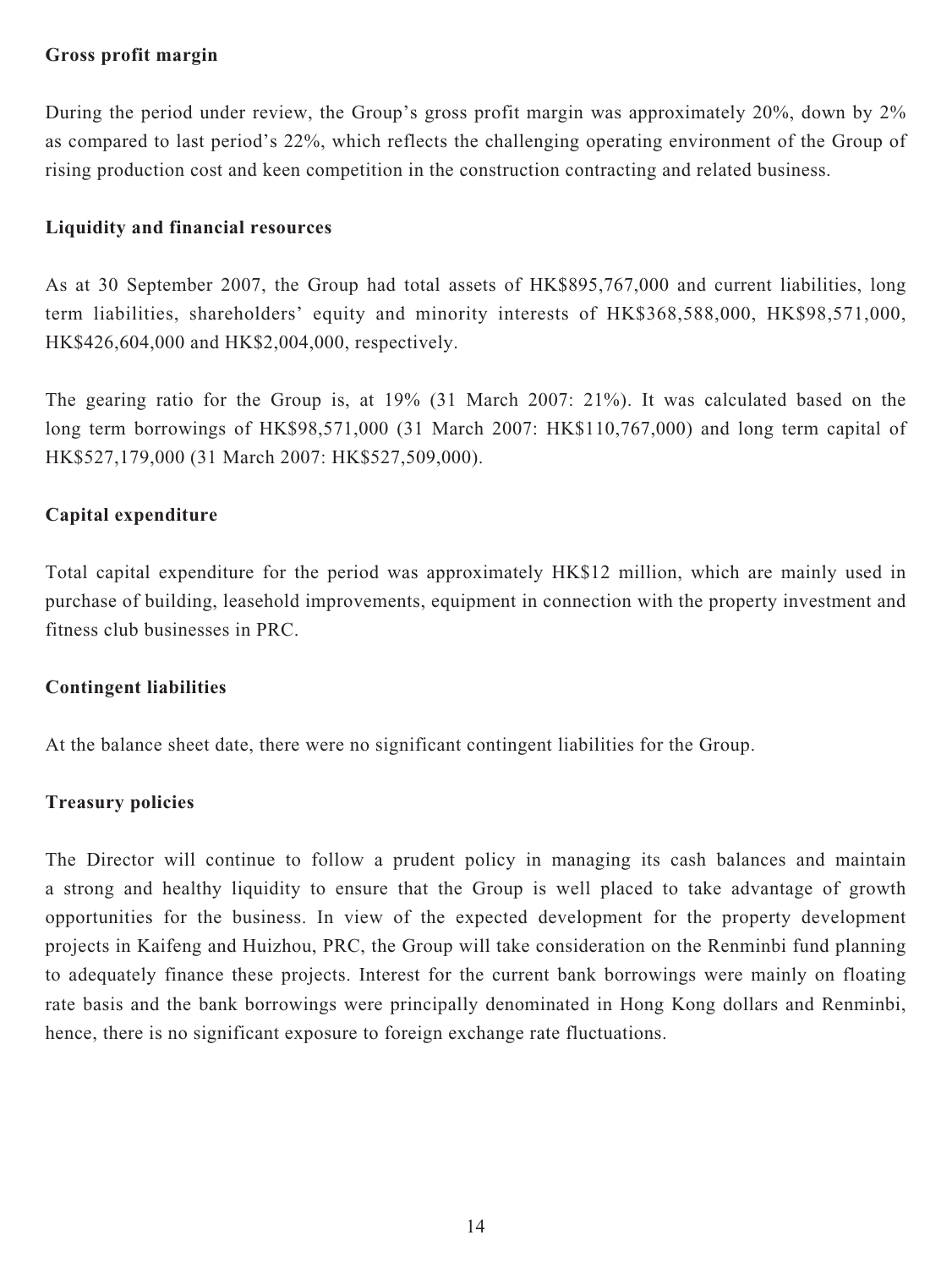#### **Exchange risk exposure**

The Group's receivables and payables were denominated mainly in Hong Kong dollar and Renminbi. Since some of the Group's business are based in the PRC, the continuing appreciation of RMB inevitably increase the development cost and operating cost, however, the fluctuation in RMB is still mild for the time being and the PRC operation is naturally hedged by the future RMB receivables, therefore the management does not foresee any significant foreign currency exposure.

# **PROSPECTS**

# **Construction business (including E&M works)**

The Group will uphold an on-going parallel development of its construction business (including E&M works) in both the PRC and Hong Kong. With its proven track records and adequate expertise in the main contracting business, in April 2006, the Group had been promoted from "List of Approved Contractors for Public Works under Group C (on probation) of the Building Category under Environment, Transport and Works Bureau of the HKSAR" to "List of Approved Contractors for Public Works under Group C of the Building Category under Environment, Transport and Works Bureau of the HKSAR". Together with the license in Group II under the "Turn-key Interior Design and Fitting-out Works" under the "List of Approved Suppliers of Materials and Specialist Contractors for Public Works" and the 11 licenses held under the "List of Approved Suppliers of Materials and Specialist Contractors for Public Works under Environment, Transport and Works Bureau of the Government of the HKSAR", enables the Group to take an active part in the construction business development (including E&M works).

During the period, new projects such as fitting out works for a residential house at Pollock's Path, Hong Kong, interior fitting out works for De Beers at Landmark, Hong Kong, renovation of external wall finishing at Saint Joseph's Catholic Church, Hong Kong, building services installation for the construction of a primary school in Sham Tseng, Hong Kong, air-conditioning and electrical works for Ocean Park redevelopment project – Astounding Asia, Hong Kong, renovation for a 7-storey hotel in Beijing, PRC, and renovation for a hospital in Beijing, PRC were granted. As at the date of this announcement, the Group has contracts on hand with a total contract sum of over HK\$794 million.

### **Property development and investment**

Asian Villas City Square, Haikou, Hainan Province is developing into a residential and commercial complex with a total gross floor area of approximately 130,000 sq. metres. Construction is on schedule, up to now, Phase I, II and III were completed and Phase IV are under construction. It is expected the whole development will be completed by the mid of 2008. Up to the date of this announcement, the total contract sum achieved amounted to approximately RMB206 million.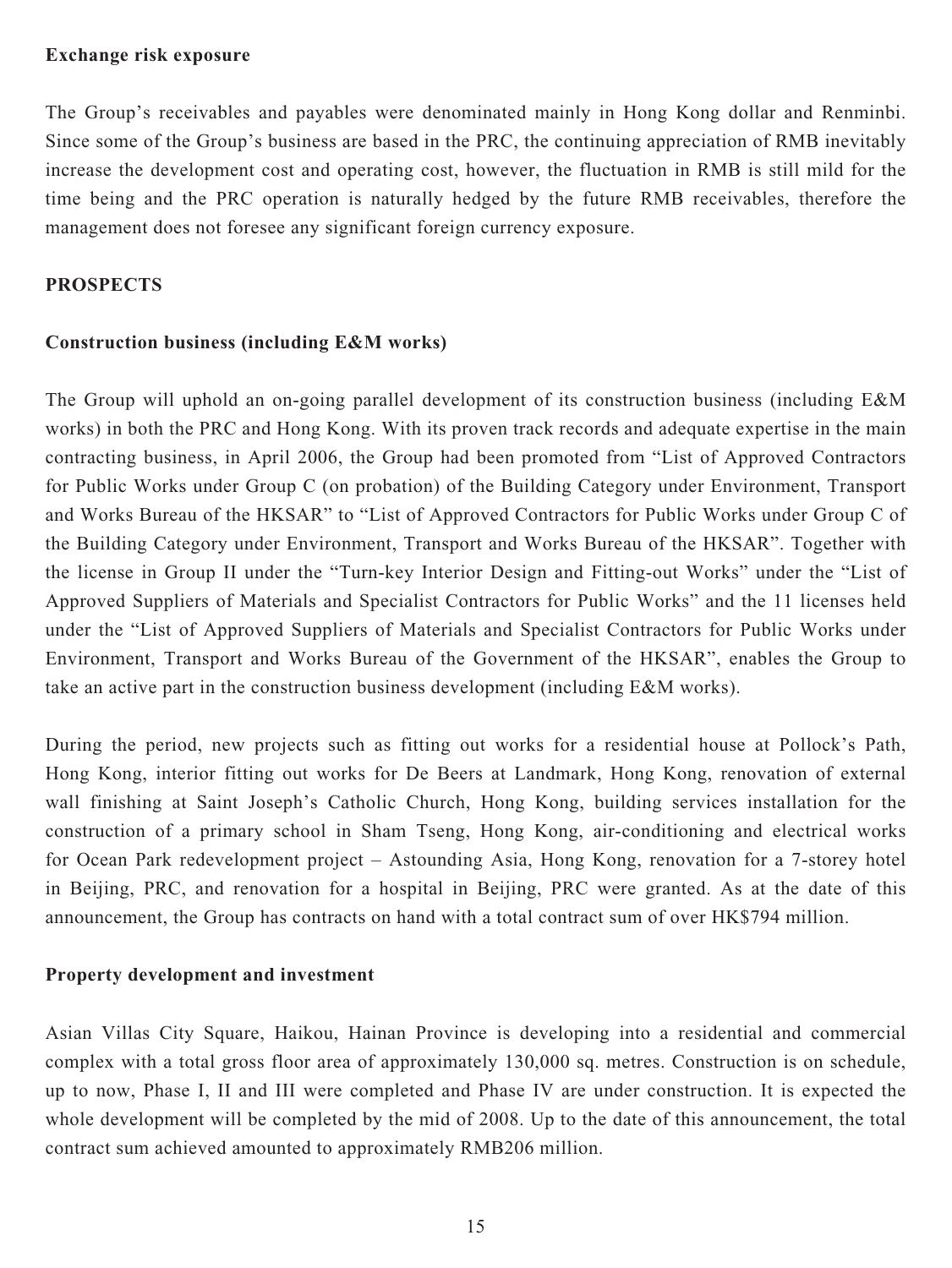On 9 June 2005, the Group has been granted the land use rights of a development site in Long Ting district of the city of Kaifeng. The Directors intend to develop a commercial complex on the site with an estimated gross floor area of approximately 177,000 sq. metres. Up to now, the development is at the removal and demolish stage, processing smoothly, and the removal and demolish is expected to be completed by January 2008. In April 2007, the Group was granted another land use rights of a development site adjacent to the original site in Long Ting District, with a site area of approximately 20,000 sq. metres, the Directors intend to develop this additional site together with the original site.

On 2 November 2006, the Group obtained the land use rights of a development site in Huidong province of PRC. The Directors intend to develop residential villas on the site with an estimated gross floor area of approximately 220,796 sq. metres. It is expected the development will soon be commenced.

The Group had purchased a hotel in Haikou, the capital of Hainan Province, PRC through the acquisition of a subsidiary. The hotel has a gross floor area of 22,109.83 square metres and is under decoration. The Group intends to lease out the hotel to generate recurring rental income. In view of the great potential which Hainan Province has as an upscale tourist destination, the Directors consider the growth prospects to be promising.

Although the residual effect of the macro-economic tightening measures have added uncertainties to the growth of the PRC economy, the Directors believe that the austerity measure had only a moderate and short term impact on the property market in PRC. With strong sustained economic growth in PRC, coupled with the constant appreciation of RMB, the PRC property market offers tremendous opportunities, and the Group will continue to place emphasis on strengthening the property development and investment business, and may acquire additional land bank to richen its land reserve, specifically in the second and third tier cities in PRC which the market trend and growth potential is consistently increasing, however, the Group has no specific investment plan in relation to any particular project currently.

Noteworthy is the fact that Directors believe the hosting of the World Expo in 2010 which will have a positive impact on the PRC property market and the property development and investment segment will continue to provide a sizable contribution to the Group's operating results in the coming years.

### **HUMAN RESOURCES**

As at 30 September 2007, the Group has 212 employees, 96 of whom were based in the PRC. The total employee benefits expenses including directors' emoluments for the period under review amounted to HK\$21 million as compared to HK\$20 million in last period.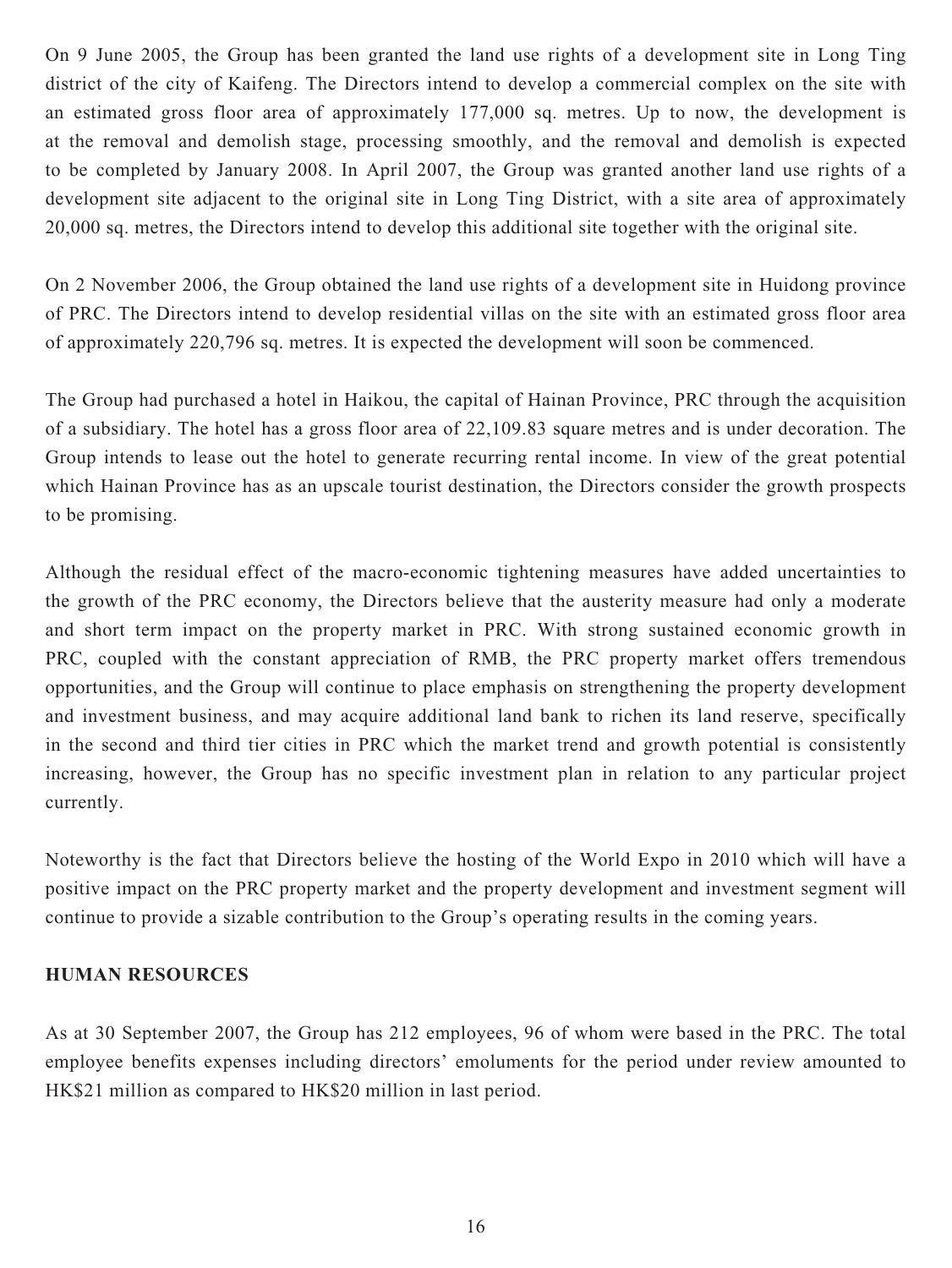The remuneration policy and package of the Group's employees are reviewed and approved by the directors. Apart from pension funds, discretionary bonus and share options are linked to individual performance as recognition of and reward for value creation.

# **CONNECTED AND DISCLOSEABLE TRANSACTION**

On 25 September 2007, Grace Profit Investments Limited, a wholly owned subsidiary of the Company entered into a sales and purchase agreement with Ideal Choice Holdings Limited, a company wholly owned by Mr. Tjia Boen Sien, the Managing Director and Deputy Chairman and a substantial shareholder of the Company, for the disposal of it's entire interest in Fitness Concept Limited and related shareholder's loan, at a total consideration of HK\$6,000,000. Upon completion of the agreement, Fitness Concept Limited and its' subsidiaries ceased to be subsidiaries of the Company. The transaction was completed on 30 September 2007.

Given that Mr. Tjia is the Managing Director and Deputy Chairman of the Company and has an approximately 45.79% equity interest in the Company at that time, Mr. Tjia is a connected person of the Company within the meaning of the Listing Rules. The transaction therefore constitutes a connected transaction of the Company. As each of the applicable percentage ratios of the transaction was more than 2.5% but less than 25% and the total consideration involved was less than HK\$10,000,000, pursuant to Rule 14A.32 of the Listing Rules, the transaction was exempted from the independent shareholders' approval requirement and was only subject to the reporting and disclosure requirements of the Listing Rules. The transaction also constituted a discloseable transaction for the Company under the Listing Rules.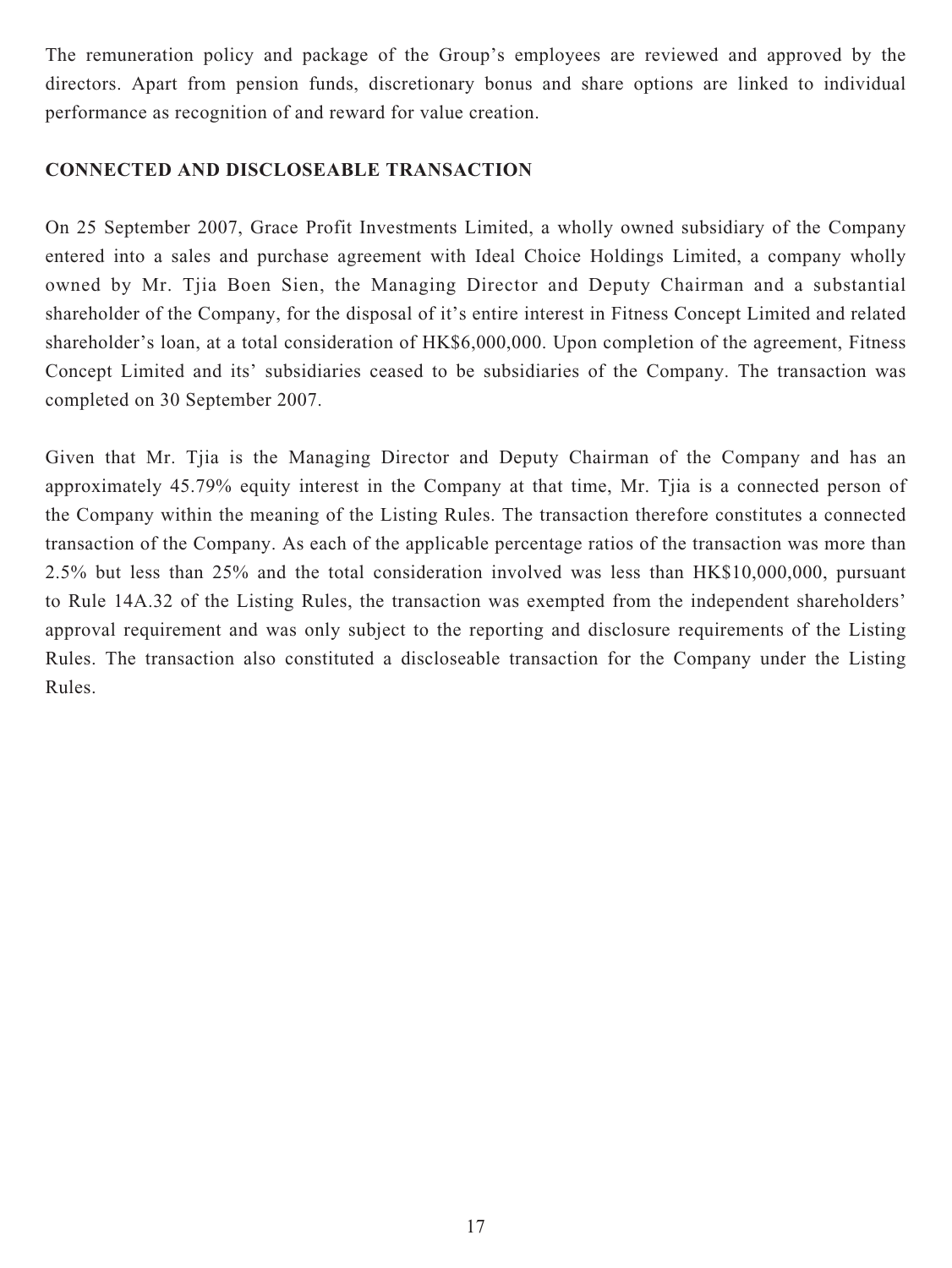# **COMMITMENTS**

The Group had the following capital commitments at the balance sheet date:

|                                                    | 30 September    | 31 March        |
|----------------------------------------------------|-----------------|-----------------|
|                                                    | 2007            | 2007            |
|                                                    | <b>HK\$'000</b> | <b>HK\$'000</b> |
| Contracted, but not provided for, in respect of:   |                 |                 |
| Renovation cost of investment properties           | 9,558           | 11,007          |
| Authorised, but not contracted for, in respect of: |                 |                 |
| Renovation cost of investment properties           | 13,080          | 17,410          |
|                                                    |                 |                 |
|                                                    | 22,638          | 28,417          |
|                                                    |                 |                 |

### **CHARGES ON GROUP ASSETS**

The Group's banking facilities are secured by:

- (i) the pledge of certain of the Group's leasehold buildings situated in Hong Kong and Mainland China of HK\$75,422,000 (31 March 2007: HK\$77,356,000).
- (ii) the pledge of the Group's leasehold lands situated in Hong Kong of HK\$13,136,000 (31 March 2007: HK\$13,262,000).
- (iii) the pledge of the Group's time deposits of HK\$60,562,000 (31 March 2007: HK\$68,184,000).
- (iv) the pledge of the Group's completed properties for sale of HK\$31,115,000 (31 March 2007: HK\$50,471,000).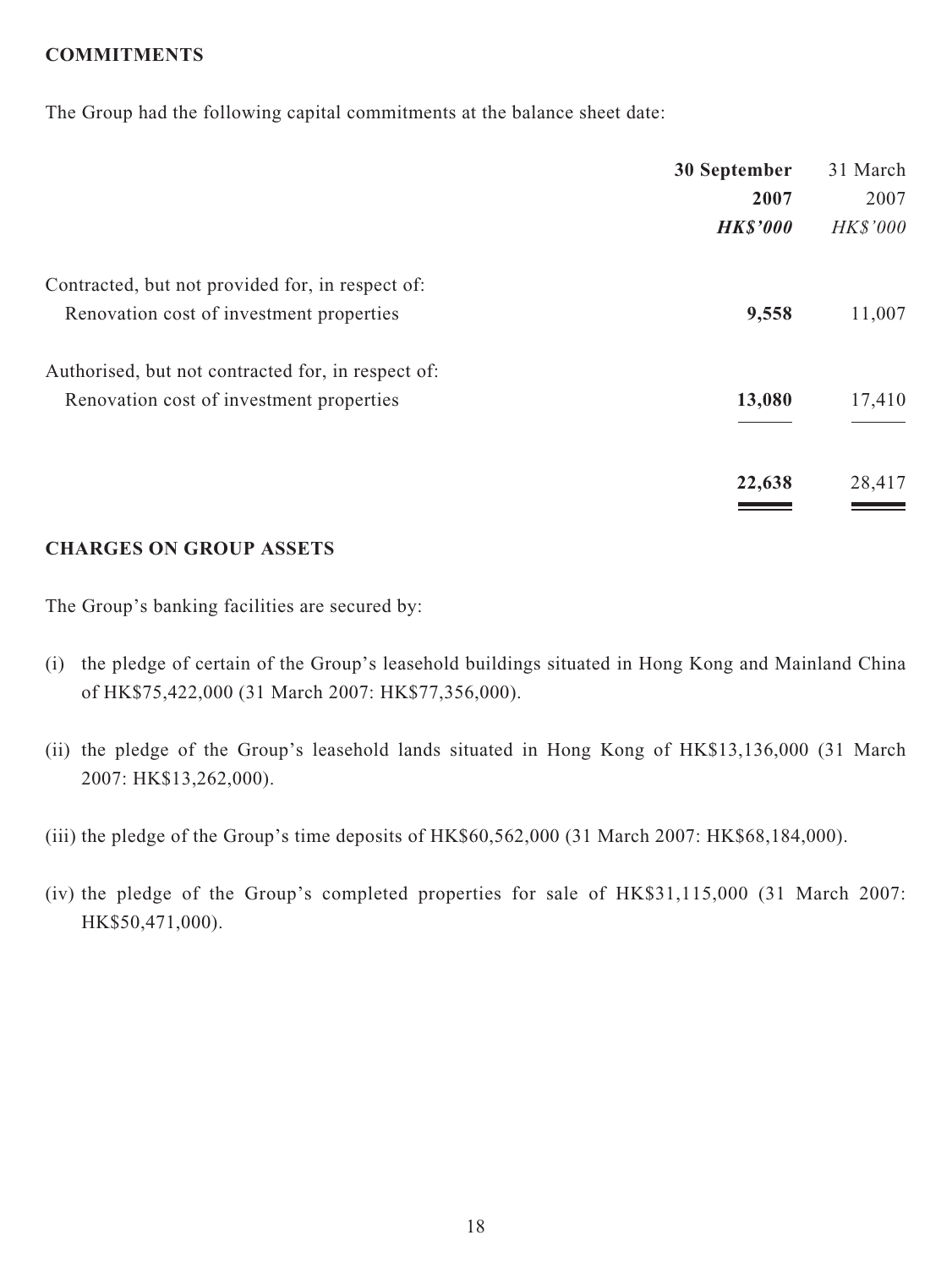# **PURCHASE, REDEMPTION OR SALE OF LISTED SECURITIES**

Neither the Company, nor any of its subsidiaries purchased, redeemed or sold any of the Company's listed securities during the period.

# **CORPORATE GOVERNANCE**

In the Corporate Governance Report which was published in our annual report for the year ended 31 March 2007, the Company's corporate governance practices are based on the principles and the code provisions as set out in the Code on Corporate Governance Practices (the "Code") contained in Appendix 14 of the Listing Rules. The Directors consider that the Company has complied with the Code throughout the six months ended 30 September 2007, with the following derivations:

# **Code Provision A4.1**

Code Provision A.4.1 stipulates that non-executive directors should be appointed for a specific term, subject to re-election.

The independent non-executive directors are not appointed for a specific term. However, all nonexecutive directors are subject to the retirement and rotation requirements at least once every three years in accordance with the Company's Bye-Laws. As such, the Board considers that sufficient measures have been taken to ensure that the Company's corporate governance practices are comparable with those in the Code.

# **MODEL CODE FOR SECURITIES TRANSACTIONS**

The Company has adopted the Model Code for Securities Transactions by Directors of Listed Issuers (the "Model Code") as set out in Appendix 10 to the Listing Rules.

Specific enquiry has been made of all the directors and the directors have confirmed that they have complied with the Model Code throughout the six months ended 30 September 2007.

The Company has adopted the same Model Code for securities transactions by employees who are likely to be in possession of unpublished price-sensitive information of the Company.

No incident of non-compliance of the Model Code by the relevant employees was noted by the Company.